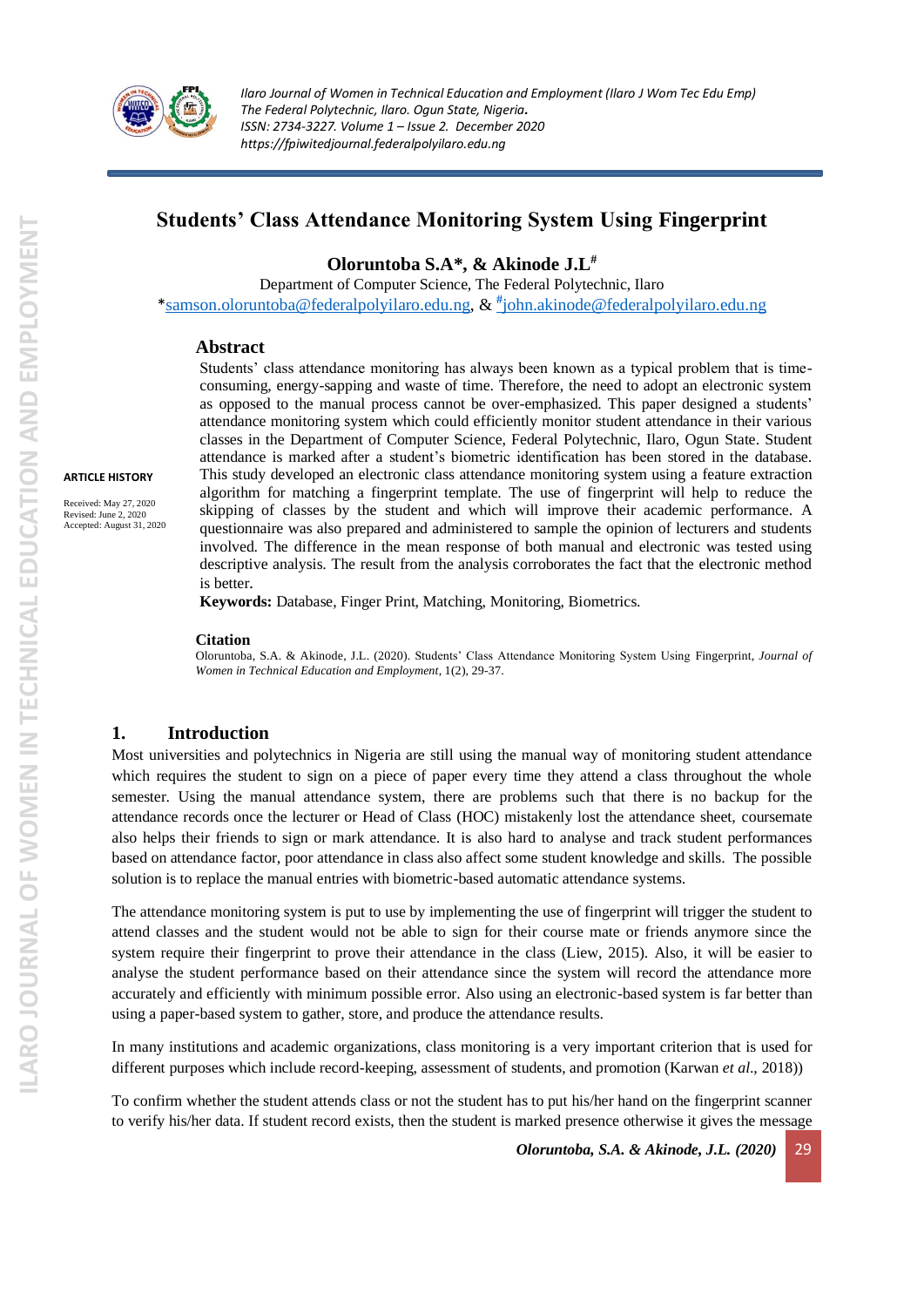

that record does not exist. By developing this system there are various advantages like saving time, less efforts are required by the lecturer, accuracy of the result is more in comparison to the manual records and no one can represent the presence of another student because we have used unique identification as the fingerprint of the student confirm the authenticity. One of the disadvantages of this system is that every student requires a fingerprint reader to access the system.

Biometrics are related to technologies that examine and measure physical human body features, such as DNA, fingerprints, eye retinas and irises, voice patterns, facial patterns and hand measurements, for validation or authentication purposes (Tabassam *et al.*, 2009) The process of biometric validation is a way by which some spotting or traits can be identified in individual comprises retina, earlobe geometry, iris patterns, fingerprints, hand geometry, voice waves, earlobe geometry DNA, and signatures. The identification and verification process is the same irrespective of the biometric methodology employed. An individual distinct feature is captured, processed by a software application and stored as a template into a database and when there is need for verification a new physical feature is captured and compared with the one stored in the database.

Salil, *et al*., (2003) mentioned that fingerprint is the prototype of ridges and valleys on the surface of a fingertip. The endpoints and crossing points of ridges are called minutiae. It is a widely accepted theory that the minutiae pattern of each finger is unique and does not change in one's lifetime. In figure 1, Ridge endings are the points where the ridge curve terminates, and bifurcations are where a ridge splits from a single path to two paths at a Y-junction.



(a) Ridge ending (b) Bifurcation

Figure 1. Example of ridges ending and bifurcation. Saill *et al.* (2003)

When human fingerprint experts determine if two fingerprints are from the same finger, the matching degree between two minutiae pattern is one of the most important factors. Fingerprints are considered to be the best and fastest method for biometric identification. They are secure to use, unique for every person and do not change in one's lifetime. Implementation of the fingerprint recognition system is cheap, easy and accurate. Fingerprint recognition has been widely used in both forensic and civilian applications. Compared with other biometrics features, fingerprint-based biometrics is the most proven technique and has the largest market shares.

Kumar & Ummal (2013) developed a Matching algorithm used to compare stored templates of fingerprints of the candidate against the new candidate fingerprints for authentication purposes. Two majorly used algorithms are Pattern-based (or image-based) algorithms and Minutia Feature extraction-based algorithms. Pattern-based algorithms compare the basic fingerprint patterns (arch, whorl, and loop) between a previously stored template and a candidate fingerprint. The major Minutia features are ridge ending, bifurcation, and short ridge (or dot) Kawan *et al.* (2018). The ridge ending is the point at which a ridge terminates. Bifurcations are points at which a single ridge splits into two ridges. Short ridges (or dots) are ridges which are extensively shorter than the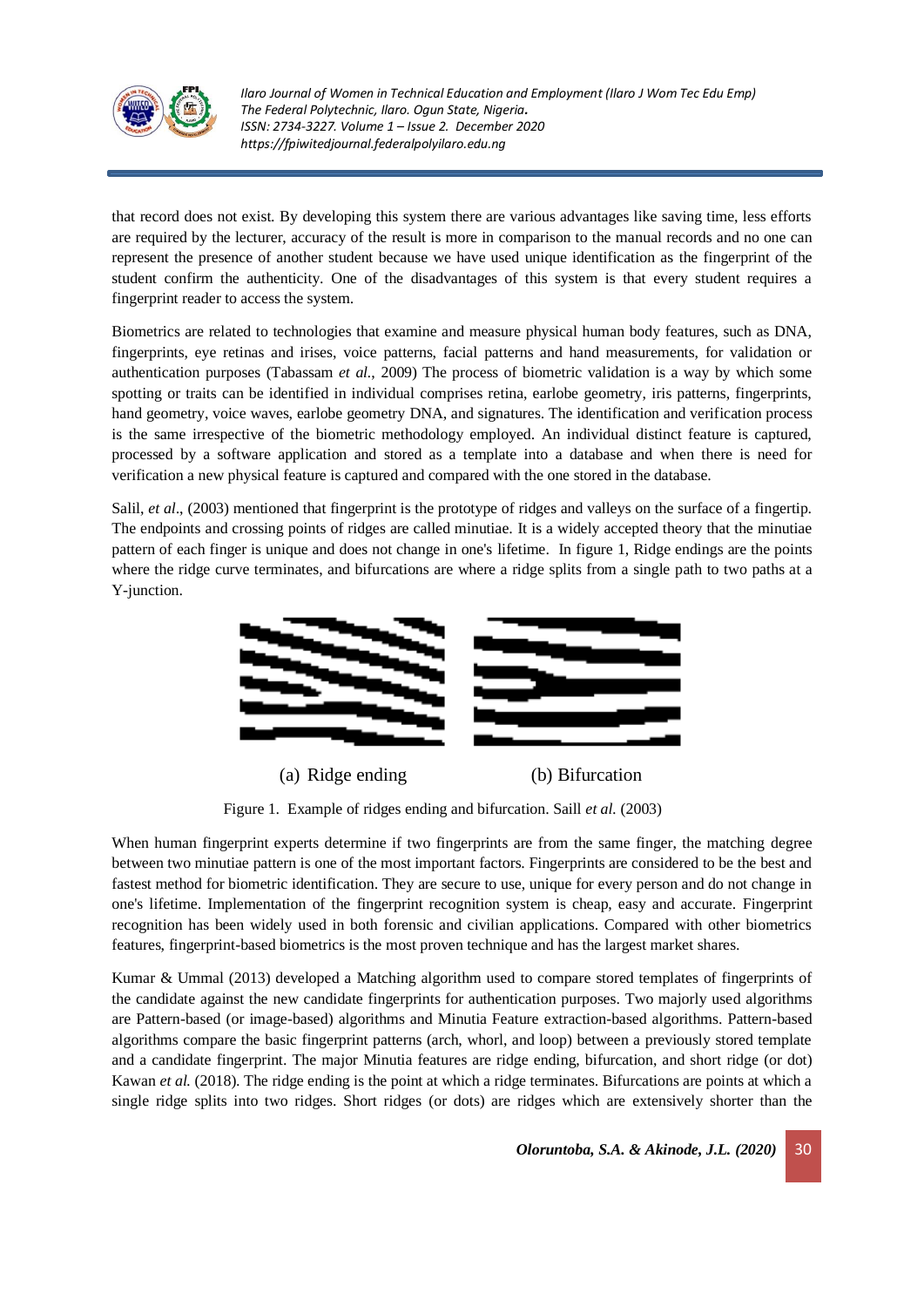

average ridge length on the fingerprint. Minutiae and patterns are very important in the analysis of fingerprints since there is only one fingerprint each person with their fingerprint. The Minutia Feature extraction-based algorithm has been used for matching the fingerprint templates in this project work. The algorithmic step of the Minutia Feature extraction-based algorithm is shown in figure 2



Figure 2: Flow diagram of feature extraction. Kumar& Ummal (2013)

Tabassam *et al.* (2009) developed an academic monitoring system using a fingerprint identification system. The system was developed using Digital Personal Software Development Kits Microsoft Visual Studio 2008 and SQL Server 2005, interface with a fingerprint scanner for biometric identification. When the system was tested, it produces a 98% success rate, but the system fails to incorporate a feedback mechanism in case of impersonation.

Neha et, al (20013). In a paper title efficient automatic attendance system using fingerprint reconstruction technique, developed an attendance management system using fingerprint recognition system. It consists of a finger scanner LCD/Display module LAN connection. The fingerprint scanner was used to input the fingerprint of teachers/students into the computer to extract features for matching. After matching then it updates the attendance of students.

Kamal (2015). Presented a paper titled academic attendance management system using Bluetooth technology developed a system that manages the attendance of students. The system consists of Adriano, UNO, Adafruit finger sensor, HC-05 Bluetooth Module (Master/Slave) and a laptop computer. The system is connected to get attendance from the student. The problem of this system is that no time is stated for the operation, the attendance size was not stated, and the Bluetooth device communication distance is 10 meters anything outside, there is no communication.

Ikuomola (2015) designed an Educational Time and Attendance Management System. This system was developed for Universities and colleges. It uses fingerprint scanner interfaced with a digital computer system to verify student identity. The student identifies is authenticated by the finger-based biometric which compares the capture fingerprint image with the fingerprint templates store in the database. The student is granted or denied specific lecture attendance based on the result.

This study designed a students' attendance monitoring system which could efficiently monitor student attendance in their various classes in the Department of Computer Science, Federal Polytechnic, Ilaro, and Ogun State which is the case study. Student attendances are marked after a student's biometric identification has been stored in the database. The use of fingerprint will help to reduce the skipping of classes by the student since there is no way to manipulate it thus improving their academic performance.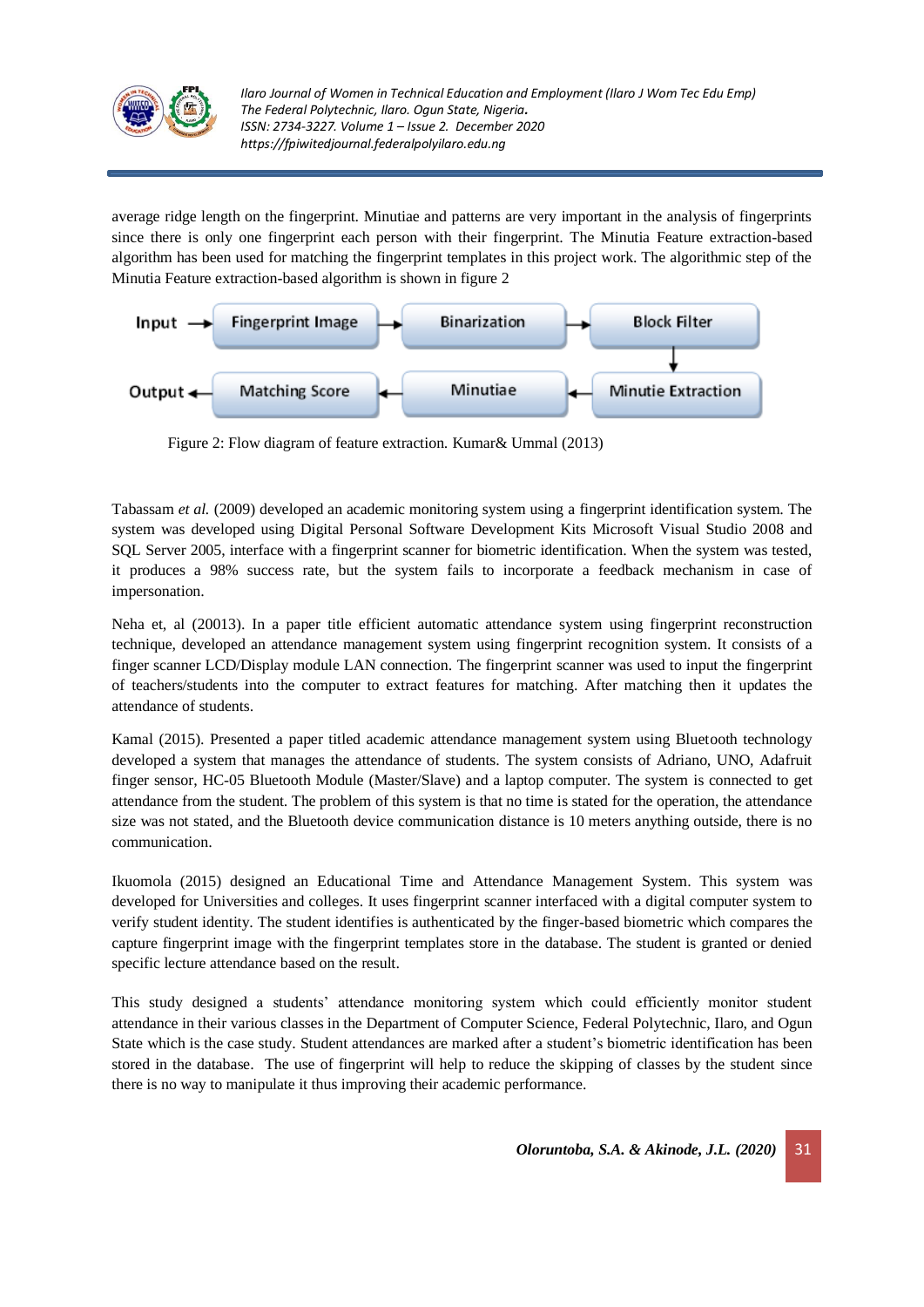

# **3. Methodology**

The proposed model was built after analysing the manual process of class attendance system. The system gets attendance of individual students with the help of a fingerprint sensor and the records of the students save inside the computer server. Fingerprint sensors and LCD screens are placed at the entrance of the classroom. In order to mark the attendance, students have to place his or her left thumb or right thumb impression on the fingerprint sensor. Immediately after identification, student's attendance record is updated in the database and he or she is notified. The proposed system is easy to operate and very reliable.

Java programming language was used to develop the front end and Microsoft SQL Server was deployed to develop the back end. Window 7 operating system was used to run the application. We designed the logic and the implementation of different processes and then putting the modules together to form the software. The application developed was then tested and validated for efficiency and performance. This system monitors individual student attendance with the help of a fingerprint sensor and all the records are saved on a computer server. Fingerprint sensors and monitor are placed at the entrance of each room. In order to mark the attendance, the student has to place his/her left thumb or right thumb on the fingerprint sensor. On identification student's attendance record is updated in the database and he/she is notified through the monitor.



Figure 3 Proposed systems Architecture

Figure 3 shows the architectural design of the student's attendance monitoring system using fingerprint.

*Oloruntoba, S.A. & Akinode, J.L. (2020)* 32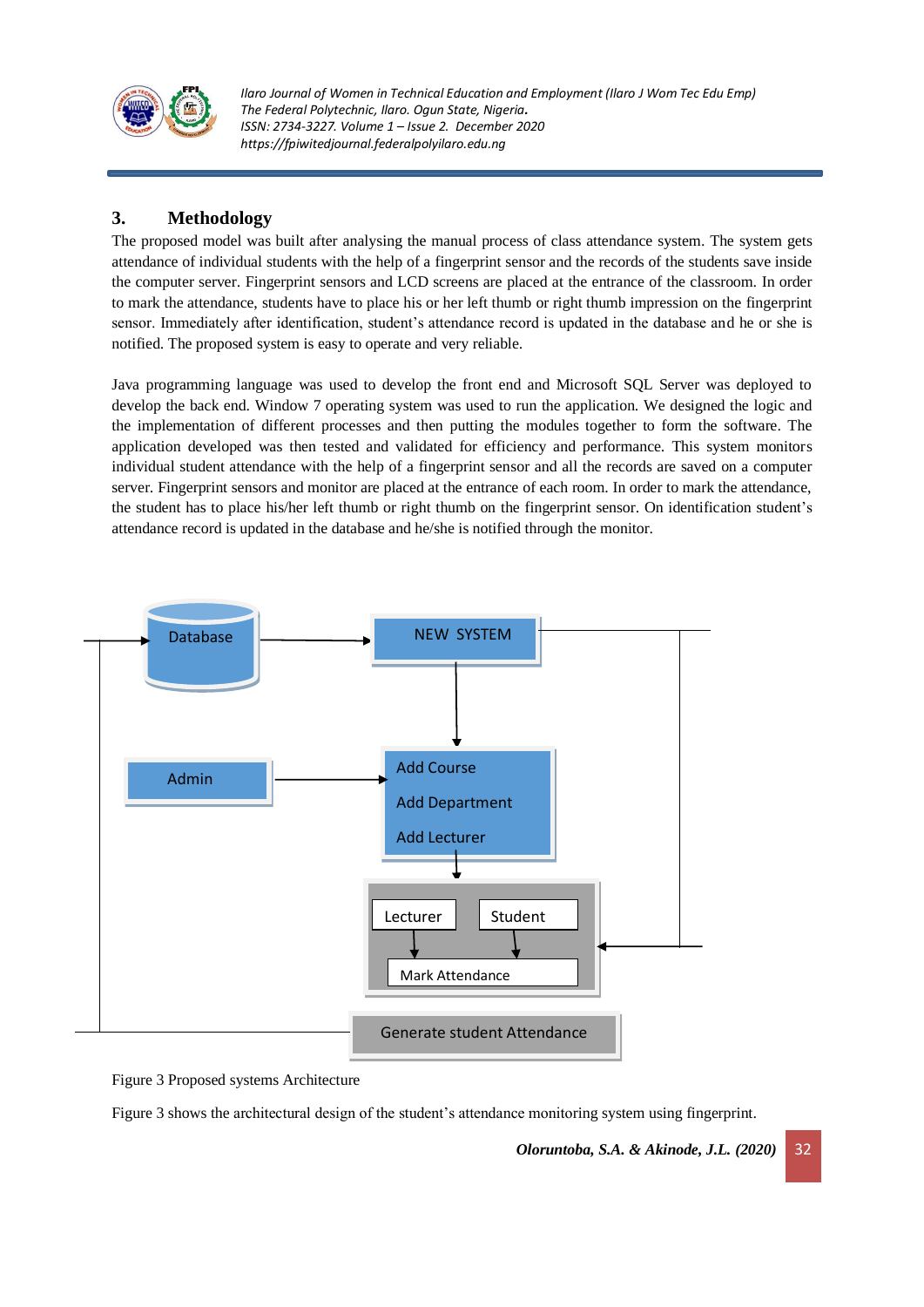

## **4. System Implementation and Statistical Analysis**

### **4.1 Software Implementation**

During the implementation of the software, several conditions were taken into consideration among which are; No student can fingerprint more than once, No student can be registered on a proxy. The system has a login page where the admin and lecturer can log in and do other necessary activities such as adding departments, courses, and also, the lecturer login, to check the student attendance. The admin will have access to the software and will be able to add lecturer, courses, and department. Likewise, the lecturer can add student, check the attendance list and allow the student to mark attendance. Also, the student will register and mark attendance if the fingerprint matches with the one in the database. The status "student has been marked" is displayed after a successful operation.

| $\overline{H}$ ŋ · ʊ ) +                                                                                                                         | Document1 - Microsoft Word                                                                  | $ \Box$<br>$\propto$                                                                                                                           |
|--------------------------------------------------------------------------------------------------------------------------------------------------|---------------------------------------------------------------------------------------------|------------------------------------------------------------------------------------------------------------------------------------------------|
| <b>Home</b><br>Insert<br>Page Layout<br>Refere<br>甅                                                                                              | $=$ $\Box$ $\times$<br>Homepage                                                             |                                                                                                                                                |
| % Cut<br>Calibri (Body)<br><b>Copy</b><br>$B$ $I$ $\mathbf{U}$ $\cdot$ abe $\mathbf{x}$ ,<br>Paste<br>Format Painter<br>Clipboard<br>-50<br>Font | <b>Attendance Management System</b>                                                         | 角 Find *<br>AaBbCcDt AaBbCcDt<br>ab <sub>ac</sub> Replace<br>Change<br>Styles $\tau$<br>Subtle Em<br>Emphasis<br>& Select *<br>- 59<br>Editing |
| E                                                                                                                                                | Select a course to view attendance<br>results                                               | ō                                                                                                                                              |
| Students                                                                                                                                         | Select a course<br>School<br>Course<br>Department<br>$\checkmark$<br>$\checkmark$<br>$\sim$ |                                                                                                                                                |
| Attendance<br>媭                                                                                                                                  | Attendance List                                                                             |                                                                                                                                                |
| Logout                                                                                                                                           |                                                                                             |                                                                                                                                                |
|                                                                                                                                                  |                                                                                             |                                                                                                                                                |
|                                                                                                                                                  |                                                                                             | Ł<br>۰                                                                                                                                         |
| Page: 1 of 1 Words: 0 3                                                                                                                          |                                                                                             | $\ddot{}$<br>$\overline{1}$<br>日印日日目95%日<br>Ω.                                                                                                 |
| ø<br>$\blacksquare$<br>в<br>÷<br>$N_{\rm B}^2$<br>x₿<br>o<br>ᇇ<br>e                                                                              | $\Omega$<br>$\blacksquare$<br>圓<br>£.<br>$\omega$<br>Σ<br>$\bullet$<br><b>R</b>             | ▲ P 日 同 (a) 2:35 PM                                                                                                                            |

Figure 4. Registration Page

Figure 4 is the module where student register for a course and their fingerprints are captured and stored in the database with the aid of a scanner attached to the computer.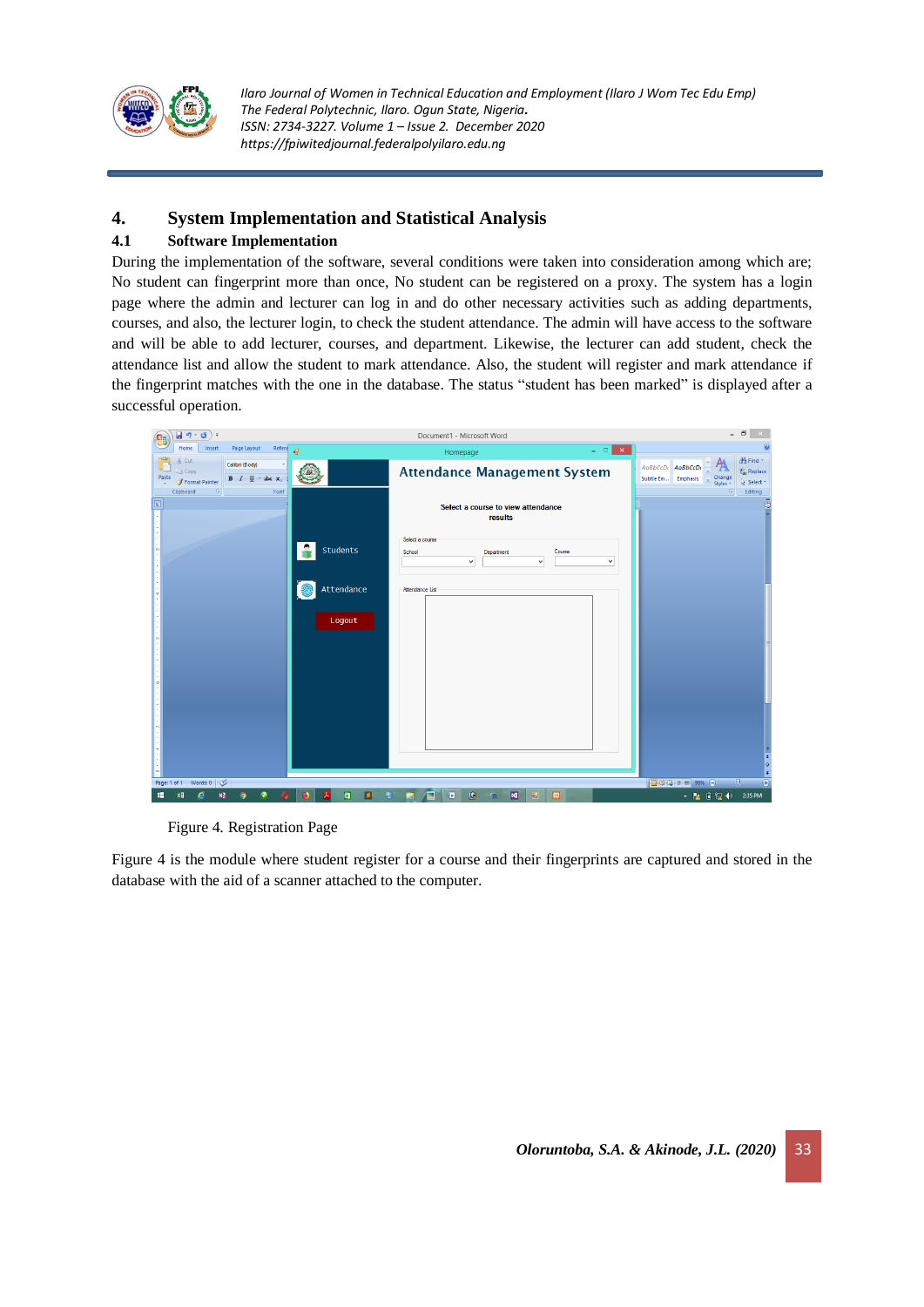

|                                  |                          |                                   |                              | <br>礇 |          |  | <b>Fingerprint Verification</b> |                             |                                          | $  \overline{ }$ $\overline{ }$ $\overline{ }$ $\overline{ }$ $\overline{ }$ $\overline{ }$ $\overline{ }$ $\overline{ }$ $\overline{ }$ $\overline{ }$ $\overline{ }$ $\overline{ }$ $\overline{ }$ $\overline{ }$ $\overline{ }$ $\overline{ }$ $\overline{ }$ $\overline{ }$ $\overline{ }$ $\overline{ }$ $\overline{ }$ $\overline{ }$ $\overline{ }$ $\overline{ }$ $\overline{ }$ $\overline{ }$ $\overline{$ |                                             |
|----------------------------------|--------------------------|-----------------------------------|------------------------------|-------|----------|--|---------------------------------|-----------------------------|------------------------------------------|----------------------------------------------------------------------------------------------------------------------------------------------------------------------------------------------------------------------------------------------------------------------------------------------------------------------------------------------------------------------------------------------------------------------|---------------------------------------------|
| <b>ADEBIYI</b><br><b>IBUKUNO</b> | Firefox                  | <b>SCRABBLE</b>                   | IBK                          |       |          |  |                                 |                             | <b>Attendance Management System</b>      |                                                                                                                                                                                                                                                                                                                                                                                                                      | that doeth the will of                      |
|                                  |                          |                                   |                              |       |          |  |                                 |                             |                                          |                                                                                                                                                                                                                                                                                                                                                                                                                      | videth for ever<br>l:17                     |
| new_atten                        | <b>HSPA USB</b><br>Modem | Pro User M                        | TypingMas KALAZONE           |       |          |  | Registration Box                |                             | <b>Attendance</b>                        |                                                                                                                                                                                                                                                                                                                                                                                                                      |                                             |
|                                  |                          |                                   |                              | 崗     | Homepage |  | Fulhame<br>temiloluwa abiodun   |                             |                                          |                                                                                                                                                                                                                                                                                                                                                                                                                      |                                             |
|                                  | Intel <sup>o</sup> HD    | TypingMas                         | memory                       |       |          |  | Matric Number                   |                             | School:                                  |                                                                                                                                                                                                                                                                                                                                                                                                                      |                                             |
| <b>Tracer Inst</b>               | Graphic                  | Pro                               |                              |       |          |  | h/cs/17/0413                    |                             | Pure And Applied Science                 | $\checkmark$                                                                                                                                                                                                                                                                                                                                                                                                         |                                             |
|                                  |                          |                                   |                              |       | Students |  |                                 |                             | Course                                   |                                                                                                                                                                                                                                                                                                                                                                                                                      |                                             |
|                                  |                          |                                   |                              |       |          |  |                                 |                             | Com424                                   | $\checkmark$                                                                                                                                                                                                                                                                                                                                                                                                         |                                             |
| <b>This PC</b>                   |                          | Komodo Edit VLC media             | Setup                        |       |          |  | Student has been marked Present |                             |                                          |                                                                                                                                                                                                                                                                                                                                                                                                                      |                                             |
|                                  | 10                       | player                            |                              |       |          |  |                                 |                             |                                          |                                                                                                                                                                                                                                                                                                                                                                                                                      |                                             |
|                                  |                          |                                   |                              |       |          |  |                                 |                             | The fingerprint reader was<br>connected. |                                                                                                                                                                                                                                                                                                                                                                                                                      |                                             |
|                                  |                          |                                   |                              |       |          |  |                                 | OK                          | The fingerprint reader was<br>ouched.    |                                                                                                                                                                                                                                                                                                                                                                                                                      |                                             |
|                                  |                          |                                   |                              |       |          |  |                                 |                             | The fingerprint sample was               |                                                                                                                                                                                                                                                                                                                                                                                                                      |                                             |
|                                  | Dreamwea                 | Recycle Bin Macromedia DATA ENTRY | tailoring                    |       |          |  |                                 |                             | captured.                                |                                                                                                                                                                                                                                                                                                                                                                                                                      |                                             |
|                                  |                          |                                   |                              |       |          |  |                                 |                             |                                          |                                                                                                                                                                                                                                                                                                                                                                                                                      |                                             |
|                                  | <b>MB</b>                |                                   |                              |       |          |  |                                 |                             |                                          |                                                                                                                                                                                                                                                                                                                                                                                                                      |                                             |
|                                  |                          |                                   |                              |       |          |  |                                 |                             |                                          |                                                                                                                                                                                                                                                                                                                                                                                                                      |                                             |
| Adobe<br><b>Reader XI</b>        | Mavis<br>Beacon T        |                                   | <b>DEBBY HBD</b> China Phone |       |          |  |                                 |                             |                                          |                                                                                                                                                                                                                                                                                                                                                                                                                      |                                             |
|                                  |                          |                                   |                              |       |          |  |                                 | False Accept Rate (FAR) = 0 |                                          |                                                                                                                                                                                                                                                                                                                                                                                                                      |                                             |
|                                  |                          |                                   |                              |       |          |  |                                 |                             | <b>Close</b>                             |                                                                                                                                                                                                                                                                                                                                                                                                                      |                                             |
|                                  |                          |                                   |                              |       |          |  |                                 |                             |                                          |                                                                                                                                                                                                                                                                                                                                                                                                                      | ctivate Windows                             |
| <b>DOSBox 0.74</b>               | Opera<br><b>Browser</b>  |                                   | HND TINS EasyWorship<br>6    |       |          |  |                                 |                             |                                          |                                                                                                                                                                                                                                                                                                                                                                                                                      | to PC settings to activate Windows. 8.1 Pro |
|                                  |                          |                                   |                              |       |          |  |                                 |                             |                                          |                                                                                                                                                                                                                                                                                                                                                                                                                      | <b>Build 9600</b>                           |
| ÷<br>x₿                          |                          | N <sub>1</sub>                    | O.                           |       | à        |  | ïπ                              | o                           | $\overline{\mathbf{M}}$<br>$\Box$<br>ıю  |                                                                                                                                                                                                                                                                                                                                                                                                                      | ▲ <mark>※ 日 all</mark> (4) 11:54 AM         |

Figure 5. Student marked attendance module

Figure 5 is the module where the student fingerprints are checked against the one in the database. If there is no match, the student is not a member of the class. This is done with the aid of the fingerprint scanner attached to the computer

#### **4.2 Statistical Analysis of Students Attendance Software Adoption**

In order to test the usefulness of the developed software, 100 respondents were purposively selected among the students of the Department of Computer Science to respond to the questions contained in the structured questionnaire with responses ranging from Strongly agreed (4) to Strongly disagreed (1). The result of their responses was analysed using descriptive statistics and correlation analysis as presented in the tables below.

#### **Descriptive Analysis**

Table 1: Responses of the Respondents on the efficiency of the software

| S/N | <b>Item</b>                                                  | <b>SA</b> | A     | D       | <b>SD</b> | <b>Mean</b> |
|-----|--------------------------------------------------------------|-----------|-------|---------|-----------|-------------|
| 1.  | The software is interactive.                                 | 74        | 22    | 4       |           | 3.7         |
|     |                                                              | (74%)     | (22%) | (4%)    |           |             |
| 2.  | The software is easy to use                                  | 80        | 20    | ۰       |           | 3.8         |
|     |                                                              | $(80\%)$  | (20%) |         |           |             |
| 3.  | Power failure affects the functionality of the -<br>software |           |       | 19(19%) | 81(81%)   | 1.2         |

*Oloruntoba, S.A. & Akinode, J.L. (2020)* 34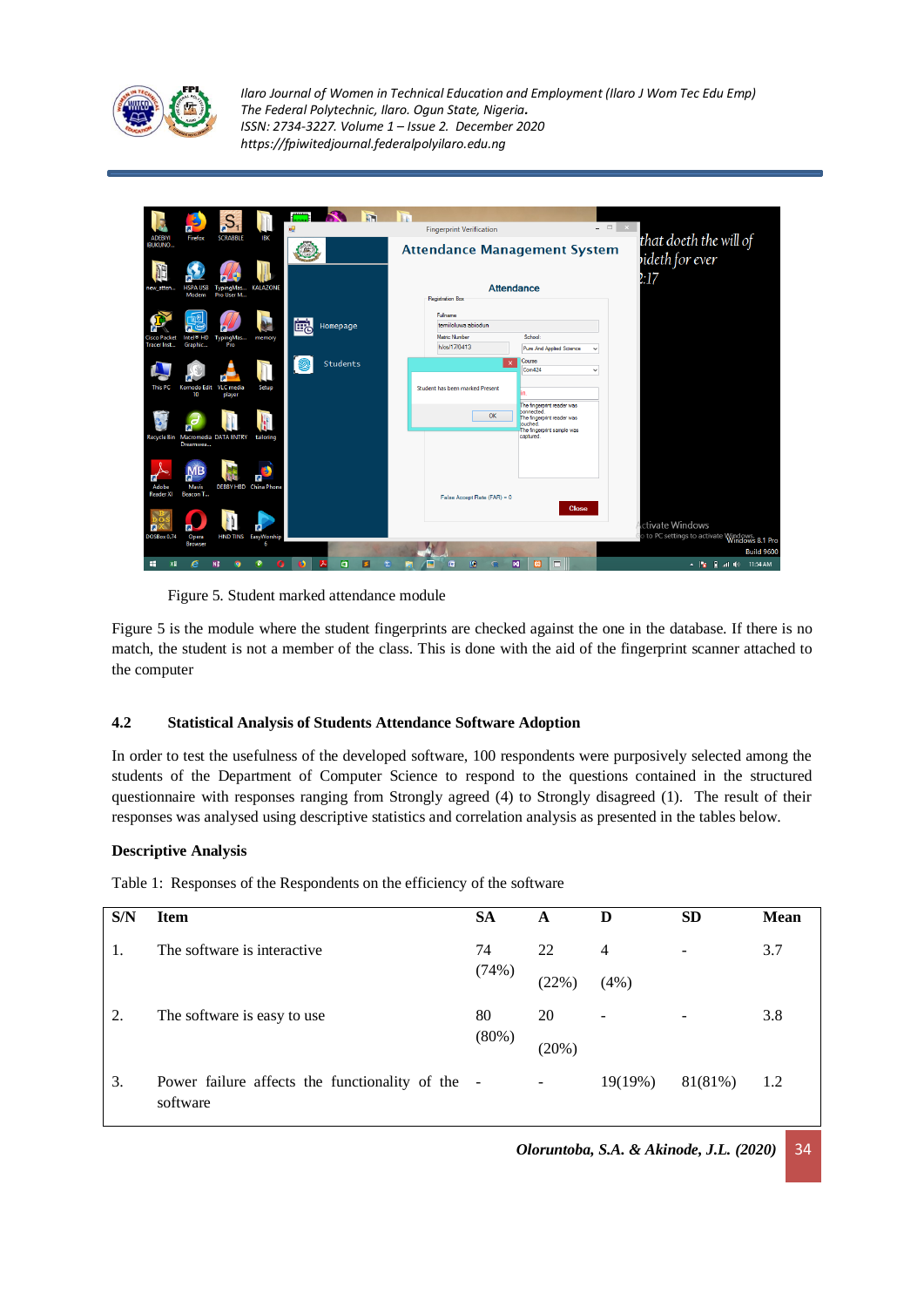

| There are obstacles in the usage of the software $1(1\%)$ |  |  | $15(15\%)$ $84(84\%)$ $1.2$ |  |  |
|-----------------------------------------------------------|--|--|-----------------------------|--|--|
|-----------------------------------------------------------|--|--|-----------------------------|--|--|

The responses of the respondents as it is presented in Table 1 shows that 74% of the respondents strongly agreed that the developed software is interactive and 80% of them strongly agreed that it is easy to use. In addition, 81% and 84% of the respondents respectively strongly disagreed with the statement that power failure affects the functionality of the software and that there are obstacles in the usage of the software. In general, the average responses affirmed that the software is friendly and interactive.

Table 2: Responses of the Respondents on regular class attendance

| S/N | <b>ITEM</b>                                                                                      | SА | A       | D                        | <b>SD</b> | Mean |
|-----|--------------------------------------------------------------------------------------------------|----|---------|--------------------------|-----------|------|
|     | will aid students regular class 79(79%)<br>The software<br>attendance                            |    | 18(18%) | 3(3%)                    |           | 3.6  |
| 2.  | It will help in monitoring the class activities of the $85(85%)$ 15(15%) -<br>students and staff |    |         |                          |           | 3.9  |
| 3.  | It will help in monitoring students attitudes to $92(92%)$<br>lectures                           |    | 8(8%)   | $\overline{\phantom{a}}$ |           | 3.9  |

From table 2, 79% of the respondents strongly agreed that the software will aid students regular class attendance, 85% strongly agreed that the software will help in monitoring class activities of the students and staff. Lastly, 92% of the respondents strongly agreed that the software will help in monitoring students' attitudes to lectures. Besides, the average responses of the items show that majority of the respondents believe that the software will aid in regular class attendance for staff and students.

Table 3: Responses of the Respondents on students' performance

| S/N | <b>ITEM</b>                                                                                               | <b>SA</b> |              | SD | Mean |
|-----|-----------------------------------------------------------------------------------------------------------|-----------|--------------|----|------|
|     | The software will aid students' performance                                                               | 79(79%)   | $21(21\%)$ - |    | 3.8  |
|     | The usage of the software will help the students to $87(87%)$<br>have more understanding of the course(s) |           | 13(13%)      |    | 3.9  |
| 3.  | This is a means of enhancing students' seal for $90(90%)$ 10(10%) -<br>knowledge acquisition              |           |              |    | 3.9  |

The result in Table 3 shows the effect of the implementation of the software on the students' performance; 79% of the respondents strongly agreed that the software will aid students' performance, 87% of the respondents strongly agreed that the usage of the software will help the students to have more understanding of the courses and lastly 90% of the respondents strongly agreed with the statement that the software will enhance the students' seal for knowledge acquisition. The average response shows that majority of the respondents affirmed that the software would aid students' performance.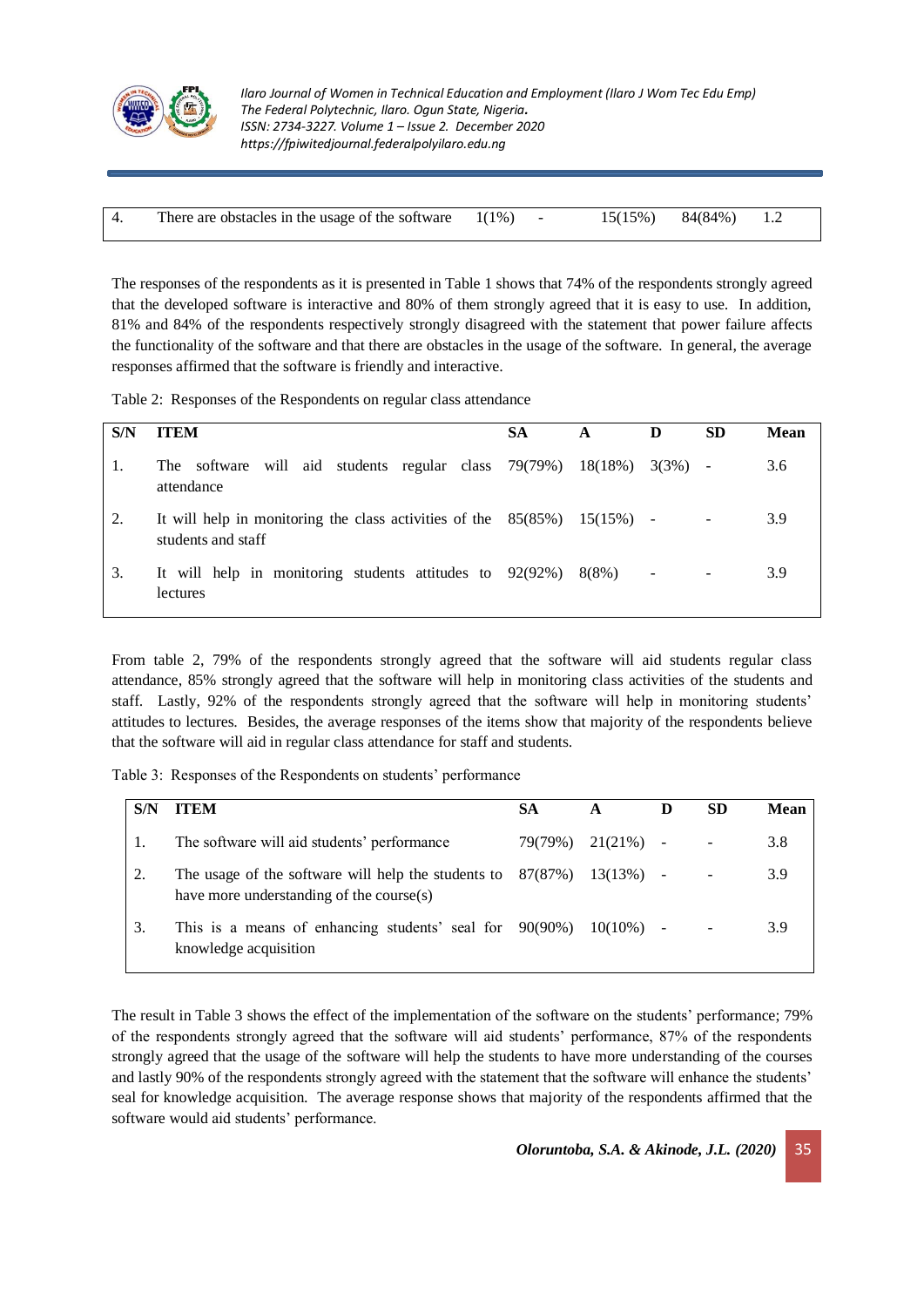

| Table 4: Relationship between perceived students' performance, regular class |  |
|------------------------------------------------------------------------------|--|
| attendance and efficiency of the system.                                     |  |

| Item                                 | Perceived Students'<br>Performance | Regular<br>Attendance | Class The efficiency of the<br>System |
|--------------------------------------|------------------------------------|-----------------------|---------------------------------------|
| Perceived Students' 1<br>Performance |                                    | $0.76*$               | $0.87*$                               |
| Regular<br>class<br>attendance       |                                    | 1                     | $0.88*$                               |
| The efficiency of the<br>system      |                                    |                       |                                       |

\*\*p-value is significant at 5% level.

The result in Table 4 shows the strong relationship ( $r = 0.76$ ) between perceived students' performance and regular class attendance which suggests that most of the respondents believe that constant attendance in the lecture hall will aid students' performance. Moreover, the result further shows a strong positive relationship between the efficiency of the system and the perceived students' performance  $(r = 0.87)$ . This result shows that the respondents believed that the efficiency of the software will not discourage them from attending the lecture hall because the duration and the time of usage are very minimal. Lastly, there is a strong positive relationship between regular class attendance and the efficiency of the system.

## **5. Conclusion**

In conclusion, an electronic student's class attendance monitoring system using fingerprint was developed to overcome the shortcoming of a manual system. This electronic system will simplify the old method and better management of resources of both students and lecturers in term of class attendance and academic performance of students. The software with little modification can be adapted to be used in tertiary institutions of learning. Also based on the statistical analysis of this study, the software will be useful to replace the manual method. It is therefore recommending the full implementation of this software to ease the burden of the manual recording of class attendance within the higher institution in Nigeria.

## **References**

- Ikuomola. A. J. (2015) Fingerprint based authentication system for time and attendance m Management. British. *Journal of Mathematics and Computer Science* 5(6), 735-747.
- Jain A. K., Prabhakar S., Hong L. & Pankanti S., (2000). Filterbank-based fingerprint matching IEEE Trans Image. *International Journal of Computer Science Issues* 85(9), 1365– 1388.
- Kamal WAN M. (2015). Development of academic attendance management system using Bluetooth Technology. Thesis Faculty of Electrical Engineering university of Teknologi Malaysia 1-66
- Karwan Jacksi et al. (2018). Student Attendance Management System Sch. *International Journal of Scientific & Engineering Research* 49-53, 2321-435X.